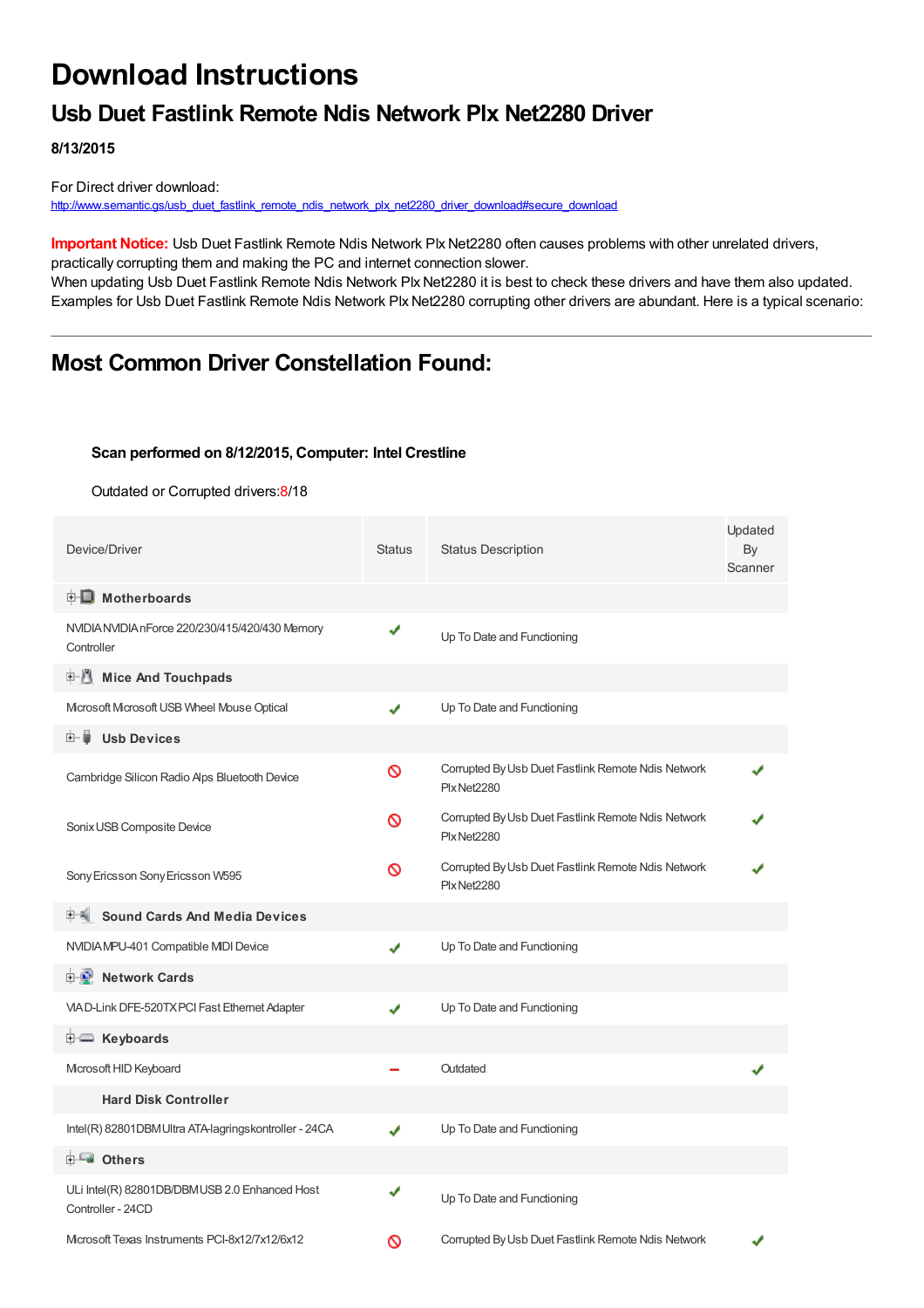| CardBus Controller                                          |   | Plx Net2280                                                       |  |
|-------------------------------------------------------------|---|-------------------------------------------------------------------|--|
| Acronis Seagate DiscWizard Image Backup Archive<br>Explorer | √ | Up To Date and Functioning                                        |  |
| <b>Cameras, Webcams And Scanners</b><br>由业》                 |   |                                                                   |  |
| Intel Canon EOS 500D                                        | ଷ | Corrupted By Usb Duet Fastlink Remote Ndis Network<br>Plx Net2280 |  |
| Video Cards                                                 |   |                                                                   |  |
| Intel Video Controller                                      |   | Outdated                                                          |  |
| <b>Devices</b> Input Devices                                |   |                                                                   |  |
| Logitech USB Input Device (Logitech Download<br>Assistant)  | ✔ | Up To Date and Functioning                                        |  |
| <b>E-TP</b> Port Devices                                    |   |                                                                   |  |
| Mobile Connector Device Application Interface (COM12)       |   | Outdated                                                          |  |
| Monitors<br>由…                                              |   |                                                                   |  |
| Sony Digital Flat Panel (1024x768)                          | ✔ | Up To Date and Functioning                                        |  |
| Mobile Phones And Portable Devices<br>中…                    |   |                                                                   |  |
| <b>Acer NOKIA</b>                                           |   | Up To Date and Functioning                                        |  |

## **Usb Duet Fastlink Remote Ndis Network Plx Net2280 Driver Models:**

| <b>Driver Model</b>                                                               | <b>Original</b><br><b>Upload</b><br>Date | Last<br><b>Modification</b> | <b>Driver File</b>                                                                            | File<br><b>Size</b> | <b>Most</b><br><b>Compatible</b><br><b>Computer</b><br><b>Model</b> | <b>Availabilty</b><br>To<br><b>Scanner</b> |
|-----------------------------------------------------------------------------------|------------------------------------------|-----------------------------|-----------------------------------------------------------------------------------------------|---------------------|---------------------------------------------------------------------|--------------------------------------------|
| <b>Usb Duet Fastlink</b><br><b>Remote Ndis Network</b><br>Plx Net2280 O31.171.1   | 1/15/2015 8/5/2015                       |                             | usb_duet_fastlink_remote_ndis_network_plx_net2280-<br>161kb<br>o31.171.1.exe                  |                     | <b>HPHPHDX16</b><br>Notebook PC.                                    | ✔                                          |
| <b>Usb Duet Fastlink</b><br><b>Remote Ndis Network</b><br>Plx Net2280 2321.19     | 12/12/2014 8/7/2015                      |                             | ia-2321.19.exe                                                                                |                     | <b>IBM IBM System</b><br>143kb x3500 M2 Server<br>$-783932M$        | J                                          |
| <b>Usb Duet Fastlink</b><br><b>Remote Ndis Network</b><br>Plx Net2280 2382.16     | 7/22/2014 8/9/2015                       |                             | usb_duet_fastlink_remote_ndis_network_plx_net2280-<br>186kb<br>2382.16.exe                    |                     | Lenovo<br>9636/73G.                                                 |                                            |
| <b>Usb Duet Fastlink</b><br><b>Remote Ndis Network</b><br>Plx Net2280 2.11.12.107 | 12/30/2014 8/6/2015                      |                             | usb_duet_fastlink_remote_ndis_network_plx_net2280-216kb<br>2.11.12.107.exe                    |                     | <b>HPHPProBook</b><br>4710s,                                        |                                            |
| <b>Usb Duet Fastlink</b><br><b>Remote Ndis Network</b><br>Plx Net2280 8062.12.1   | 10/11/2014 8/3/2015                      |                             | wgdn-8062.12.1.exe                                                                            |                     | 123kb Acer AS5320,                                                  | ✔                                          |
| <b>Usb Duet Fastlink</b><br><b>Remote Ndis Network</b><br>Plx Net2280 K1.13872.1  | 1/1/2015                                 | 8/9/2015                    | usb_duet_fastlink_remote_ndis_network_plx_net2280-43kb<br>k1.13872.1.exe                      |                     | <b>HPHPCompaq</b><br>nw 8240,                                       |                                            |
| <b>Usb Duet Fastlink</b><br><b>Remote Ndis Network</b><br>Plx Net2280 4032.12.1   | 2/6/2015                                 | 8/9/2015                    | usb_duet_fastlink_remote_ndis_network_plx_net2280-209kb<br>4032.12.1.exe                      |                     | Sony<br>SVP1322R4RBI,                                               | J                                          |
| <b>Usb Duet Fastlink</b><br><b>Remote Ndis Network</b><br>Plx Net2280 41.12.106   | 8/13/2014 8/7/2015                       |                             | usb_duet_fastlink_remote_ndis_network_plx_net2280-<br>34kb HPF6622cs,<br>41.12.106.exe        |                     |                                                                     | J                                          |
| <b>Usb Duet Fastlink</b><br><b>Remote Ndis Network</b><br>Plx Net2280 31.162.10   | 11/18/2014 8/6/2015                      |                             | usb_duet_fastlink_remote_ndis_network_plx_net2280-<br>183kb Intel SE7505VB2,<br>31.162.10.exe |                     |                                                                     | ✔                                          |
| <b>Usb Duet Fastlink</b><br><b>Remote Ndis Network</b><br>Plx Net2280 31.11.182   | 11/24/2014 8/5/2015                      |                             | usb_duet_fastlink_remote_ndis_network_plx_net2280-<br>141kb IBM23745U9,<br>31.11.182.exe      |                     |                                                                     | J                                          |
| <b>Usb Duet Fastlink</b><br>Remote Ndis Network                                   | 8/3/2014                                 | 8/7/2015                    | usb_duet_fastlink_remote_ndis_network_plx_net2280-145kb NECPC-                                |                     |                                                                     |                                            |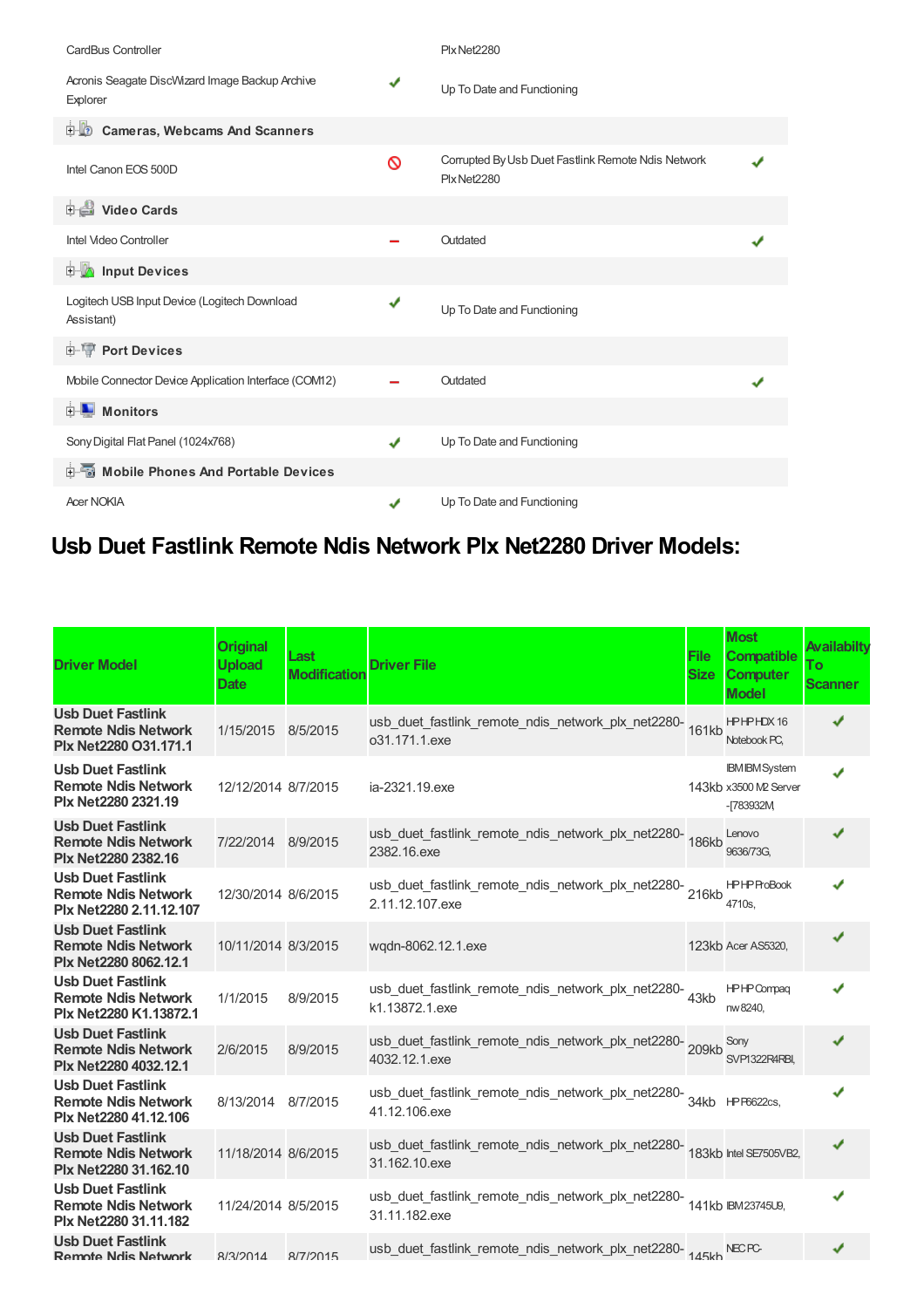| <b>INTERNATION CONTROL</b><br>Plx Net2280 2.10882                                              | UUUUU               | U112U1U   | 2.10882.exe                                                                              |       | VK24LFW23RZH,                   |   |
|------------------------------------------------------------------------------------------------|---------------------|-----------|------------------------------------------------------------------------------------------|-------|---------------------------------|---|
| <b>Usb Duet Fastlink</b><br><b>Remote Ndis Network</b><br>Plx Net2280 D1.10371.1               | 8/5/2014            | 8/3/2015  | yrmqvsqyq-d1.10371.1.exe                                                                 | 23kb  | Fujitsu<br>FM/XN16A2Z,          |   |
| <b>Usb Duet Fastlink</b><br><b>Remote Ndis Network</b><br><b>Plx Net2280 W32464</b>            | 12/12/2014 8/7/2015 |           | usb_duet_fastlink_remote_ndis_network_plx_net2280-<br>71kb<br>w32464.exe                 |       | <b>IBM8212W4R</b>               |   |
| <b>Usb Duet Fastlink</b><br><b>Remote Ndis Network</b><br>Plx Net2280 2.10228                  | 7/28/2014 8/2/2015  |           | si-2.10228.exe                                                                           | 116kb | Gateway<br>MX3050b.             |   |
| <b>Usb Duet Fastlink</b><br><b>Remote Ndis Network</b><br>Plx Net2280 62942.1                  | 12/30/2014 8/7/2015 |           | usb_duet_fastlink_remote_ndis_network_plx_net2280-<br>97kb<br>62942.1.exe                |       | ASUS P5K-VM/S,                  |   |
| <b>Usb Duet Fastlink</b><br><b>Remote Ndis Network</b><br>Plx Net2280 81.1730                  | 12/30/2014 8/1/2015 |           | usb_duet_fastlink_remote_ndis_network_plx_net2280-<br>75kb<br>81.1730.exe                |       | Sony VGC-<br><b>RC70S,</b>      | ✔ |
| <b>Usb Duet Fastlink</b><br><b>Remote Ndis Network</b><br>Plx Net2280 N1.1322.13               | 10/27/2014 8/2/2015 |           | usb_duet_fastlink_remote_ndis_network_plx_net2280-<br>141kb<br>n1.1322.13.exe            |       | Supermicro<br>X7QC3,            | ✔ |
| <b>Usb Duet Fastlink</b><br><b>Remote Ndis Network</b><br>Plx Net2280 61.1991.1                | 11/5/2014 8/4/2015  |           | usb_duet_fastlink_remote_ndis_network_plx_net2280-<br>148kb<br>61.1991.1.exe             |       | <b>Acer Aspire</b><br>1425P,    | ✔ |
| <b>Usb Duet Fastlink</b><br><b>Remote Ndis Network</b><br><b>Plx Net2280 N3732.1</b>           | 9/21/2014 8/7/2015  |           | kyeankgv-n3732.1.exe                                                                     | 118kb | HP Hp pavilion<br>ze4900,       |   |
| <b>Usb Duet Fastlink</b><br><b>Remote Ndis Network</b><br>Plx Net2280 7091.19                  | 1/18/2015 8/4/2015  |           | grzkzdz-7091.19.exe                                                                      | 111kb | HPRQ480AA-<br>ABZ m7670.it,     |   |
| <b>Usb Duet Fastlink</b><br><b>Remote Ndis Network</b><br>Plx Net2280 83631.1                  | 10/16/2014 8/9/2015 |           | usb_duet_fastlink_remote_ndis_network_plx_net2280-<br>123kb<br>83631.1.exe               |       | HPFL447AA-<br>ACB a6641ru,      |   |
| <b>Usb Duet Fastlink</b><br><b>Remote Ndis Network</b><br>Plx Net2280 Y1.1341.10               | 1/22/2015 8/4/2015  |           | usb_duet_fastlink_remote_ndis_network_plx_net2280-219kb<br>y1.1341.10.exe                |       | HPKT850AV-<br>ABJ s3540jp,      | ✔ |
| <b>Usb Duet Fastlink</b><br><b>Remote Ndis Network</b><br><b>Plx Net2280 6322.13</b>           | 1/23/2015 8/2/2015  |           | usb_duet_fastlink_remote_ndis_network_plx_net2280-<br>196kb<br>6322.13.exe               |       | HPPY198AV-<br>ABA m7360y,       | ✔ |
| <b>Usb Duet Fastlink</b><br><b>Remote Ndis Network</b><br>Plx Net2280 73363                    | 8/13/2014 8/7/2015  |           | usb_duet_fastlink_remote_ndis_network_plx_net2280-<br>98kb<br>73363.exe                  |       | Sony<br>VGNSR499POB             |   |
| <b>Usb Duet Fastlink</b><br><b>Remote Ndis Network</b><br>Plx Net2280 G1.1467                  | 12/7/2014 7/31/2015 |           | usb_duet_fastlink_remote_ndis_network_plx_net2280-<br>169kb ASUS C90P,<br>g1.1467.exe    |       |                                 |   |
| <b>Usb Duet Fastlink</b><br><b>Remote Ndis Network</b><br>Plx Net2280 P1.11.1896               | 8/5/2014            | 8/10/2015 | ug-p1.11.1896.exe                                                                        | 45kb  | IBM 622138G,                    |   |
| <b>Usb Duet Fastlink</b><br><b>Remote Ndis Network</b><br><b>Plx Net2280 2448</b>              | 9/16/2014           | 7/31/2015 | usb_duet_fastlink_remote_ndis_network_plx_net2280-<br>128kb<br>2448.exe                  |       | Fujitsu<br>FM/NFE50W,           |   |
| <b>Usb Duet Fastlink</b><br><b>Remote Ndis Network</b><br>Plx Net2280 T41.11.134               | 11/27/2014 8/6/2015 |           | usb_duet_fastlink_remote_ndis_network_plx_net2280-<br>146kb<br>t41.11.134.exe            |       | Sony PCV-<br>RS216,             |   |
| <b>Usb Duet Fastlink</b><br><b>Remote Ndis Network</b><br>Plx Net2280 22622.1                  | 12/12/2014 8/9/2015 |           | usb_duet_fastlink_remote_ndis_network_plx_net2280-<br>194kb<br>22622.1.exe               |       | Sony<br>VPCF13BFX,              | ✔ |
| <b>Usb Duet Fastlink</b><br><b>Remote Ndis Network</b><br>Plx Net2280 70361.1                  | 11/21/2014 8/2/2015 |           | usb_duet_fastlink_remote_ndis_network_plx_net2280-<br>160kb SATELITEL870-<br>70361.1.exe |       | Toshiba<br>150,                 |   |
| <b>Usb Duet Fastlink</b><br><b>Remote Ndis Network</b><br>Plx Net2280 31.1792                  | 8/25/2014 8/3/2015  |           | usb_duet_fastlink_remote_ndis_network_plx_net2280-<br>131kb<br>31.1792.exe               |       | Lenovo ThinkPad<br>X301,        |   |
| <b>Usb Duet Fastlink</b><br><b>Remote Ndis Network</b><br><b>Plx Net2280 33382</b>             | 8/31/2014 8/5/2015  |           | usb_duet_fastlink_remote_ndis_network_plx_net2280-214kb<br>33382.exe                     |       | Packard Bell<br>IXTREME 17709B, |   |
| <b>Usb Duet Fastlink</b><br><b>Remote Ndis Network</b><br><b>Plx Net2280</b><br>H2.11.122.12.1 | 10/27/2014 8/8/2015 |           | usb_duet_fastlink_remote_ndis_network_plx_net2280-<br>90kb<br>h2.11.122.12.1.exe         |       | <b>IBM265244G.</b>              |   |
| <b>Usb Duet Fastlink</b><br>Remote Ndis Network                                                | 11/17/2014 8/3/2015 |           | usb_duet_fastlink_remote_ndis_network_plx_net2280-405kb Supermicro                       |       |                                 | ✔ |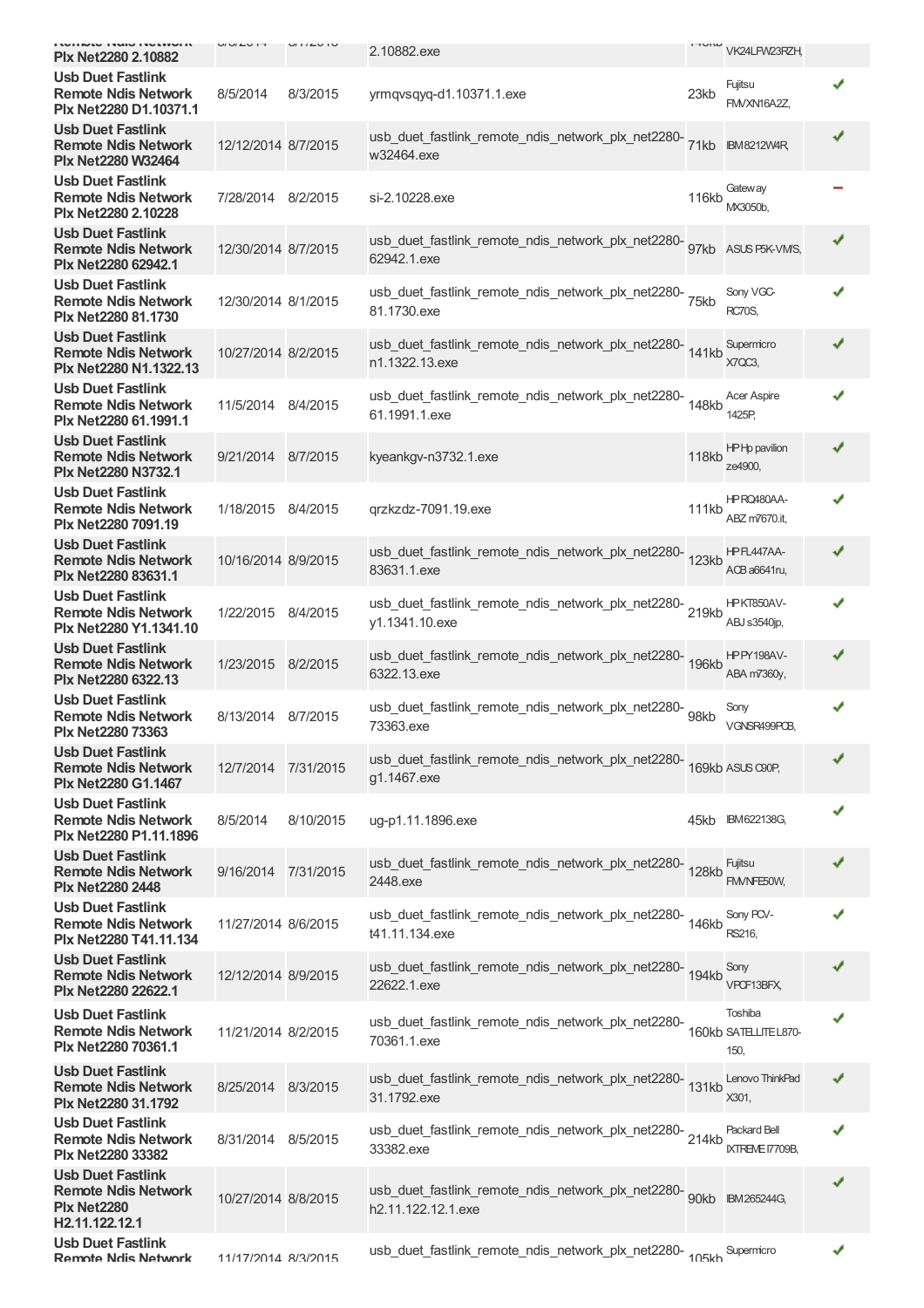| Plx Net2280 7302.13                                                                  |           | ט וים שעוט | 7302.13.exe                                                              | <b>I VUIW</b> | PDSG4.                               |   |
|--------------------------------------------------------------------------------------|-----------|------------|--------------------------------------------------------------------------|---------------|--------------------------------------|---|
| <b>Usb Duet Fastlink</b><br><b>Remote Ndis Network</b><br><b>Plx Net2280 8262.17</b> | 1/7/2015  | 8/2/2015   | usb_duet_fastlink_remote_ndis_network_plx_net2280-60kb<br>8262.17 exe    |               | AOpen MP65,                          | ✔ |
| <b>Usb Duet Fastlink</b><br><b>Remote Ndis Network</b><br><b>Plx Net2280 83673</b>   | 1/3/2015  | 8/10/2015  | usb_duet_fastlink_remote_ndis_network_plx_net2280-<br>181kb<br>83673.exe |               | Dell PowerEdge<br>4600.              |   |
| <b>Usb Duet Fastlink</b><br><b>Remote Ndis Network</b><br><b>Plx Net2280 L72943</b>  | 9/9/2014  | 8/9/2015   | zgdpfilb-l72943.exe                                                      | 78kb          | <b>Packard Bell</b><br>IPower X9200. |   |
| <b>Usb Duet Fastlink</b><br><b>Remote Ndis Network</b><br><b>Plx Net2280 42492.1</b> | 12/1/2014 | 8/8/2015   | usb_duet_fastlink_remote_ndis_network_plx_net2280-76kb<br>42492.1.exe    |               | <b>Packard Bell</b><br>OneTwo M3450. | J |
| <b>Usb Duet Fastlink</b><br><b>Remote Ndis Network</b><br><b>Plx Net2280 22.1</b>    | 9/29/2014 | 8/7/2015   | $ime-22.1$ .exe                                                          | 44kb          | <b>IBM8212A94.</b>                   |   |

## **Typical Driver constellation for scanned computers:**

#### **Data derived from 799 scans made on these 471 computers from 12/15/2014 to 7/31/2015:**

AnabelleB Soho WN10, Toshiba IS 1558, Sony VPCEH40EBW, Acer TravelMate8472TG, HP GX606AA-UUW a6234.sc, Lenovo ThinkPad X230 Tablet, Dell Inspiron 580, Lenovo ThinkPad T430s, HP HP Compaq 6735s, SAMSUN Q308, IBM 2662MQG, HP Presario V4000, Sony VPCF13FGX, ICP/iEi B216, HP HP EliteBook 8560p, HP RR460AA-ABFs7740.f, IBM23741U9, Gigabyte M1022, Lenovo 1024AMU, ASUS B400AV, Toshiba Satellite C660-2KF, Fujitsu FMMFC60BJ, IBM6223Y32, NEC MS-6303,GatewayMX8734,Compaq BK129AA-AB4 CQ3230L, Powerspec Ps7124, IBMIBMSystem x3650 -[7979BJU,HPCQ2803ESm, Acer NC-V5-531-10076G50MASS, SonyVPCF12YFX,Compaq DQ193A-ABZS5300ITIT340, LGLB50-CC34ZL,HPHPTouchsmart 300-1120, SonyVGN-TZ32VN\_X, LGRD560-C.ADB1F4, IBM8212A94, Toshiba DynabookREGZAPCD731/T7DRS,HPPavilion ZV6000,HPHPdx2700 MT,HPPL497AA-UUZa720.ch, Toshiba Dynabook SSM41 200E/3W, SonyVGC-LS30E,HPHPCompaq nc8230, SonyVGX-X90P, IBM8177B1G, LGLM50-34GB,HPHPCompaq nc6230,HPCompaq 610,HPD7217M-ABA533,HPPX617AA-ABF w5097.f,HPEG601AA-AB1 a1212k, Packard Bell IPower I9098GE, PanasonicCF-T5MWJTFBF, Acer Aspire 1825PT, Lenovo ThinkPad T520,GatewayGZ7108TV, Acer AS5737Z, PanasonicCF-53AAC01FE, ASUSESC4000G2 Series, SonyVGN-FW160D, SonyVPCEB33FG, Toshiba SATELLITEC850-1C4,HPHPProBook 6460b, LG P1-J555R, HP PN176AA-ABN t770.no, WIPRO WSG37425W7-0012, Panasonic CF-H2ASAHEDE, Compaq ER100AA-ABA SR1625NXNA541, NEC PC-LS150LS1KSG, LGK1-337AB1, Intel DB43LD, HP Presario R3200, LGS550-GE6AK, Fujitsu FMMS2TLR, HP Pavilion dv9500 PC Notebook, Panasonic CF-53JAWZYFN, Standard J10IL105, HP KJ416AA-AB4 m9298d, NEC PC-MJ18XAZEZXS9, Toshiba Dynabook R634/E25K, Panasonic CF-30C4TAABM, IBM1845BJ1, HP KN476AA-ACB m9250.ru, HPHPd530 SFF, SonyVGN-CR313H\_B,Compaq PW505AA-ABASR1410NXNA520, LGFE-225JE1,NECPC-VL570AD,HPKT850AV-ABJ s3540jp,GatewayGT5042j, Sony VGN-FJ90S, HP 700-090eg, WIPRO WIV52K55-0126, HP D7218S-ABA 554Y, Toshiba Dynabook T351/34CR, Lenovo ThinkPad X201, Packard Bell SPIRIT 4054, Sony VGN-TZ37GN\_N, Gigabyte 7GEWH, HP RR523AA-UUWs7721.sc, Samsung RV409/RV509/RV709, Fujitsu FMMB5Y3, NEC PC-VW970BS, Ipex I.T.G Havre series, NEC PC-MY18XAZE1XTA, Sony VGN-SZ79MN\_C, Toshiba Dynabook T552/47FR, Lenovo ThinkStation D20, Panasonic CF-52RE301QW, HP ED723AA-B14 W5160.BE, Gateway M-6888u, DEPO DEPO\_VIP\_M8710, IBMSystem x3200 M3 -[7327Z29, Lenovo ThinkCentre M57, M&AE10IS, Seneca PRO102698, Sony VGN-TZ37TN\_B, GETACP470,NECPC-LL770BD,HPKN458AA-ABTa6450.is, MSI MS-9179, WIPROWIV37455-0863, Toshiba SATELLITEC855-2L1,HPVS417AA-ABFs5224f,HP EC577AA-B1U d4180.se, HP NC214AA-UUW a6730sc, SAWSUN NC10, Prosys Prosys, Packard Bell IMEDIAMC 8830, Olidata OLIDATA, Compaq VT590AA-ABM CQ2404LA, Fujitsu FMVFER, ASUS RS162-E4/RX4, Fujitsu FMMB14BR, Seneca U53131, ASUS VX5, Acer AS5320, ASUS R052CE, HP HP Pavilion dv9575EM, Sony VGN-FS35LP, Toshiba Satellite C855-S5194, Acer ASPIRE1420P\_MSFT, Toshiba SATELLITEC855-11C, Fujitsu FMVFER,HPHPE-430it, Fujitsu FMVLX60TY, IBM 2384ATU, HP DT301A-ABMT450M, Sony VGN-SZ71E\_B, Packard Bell IPower I9810 GE, Open Labs Neko/Mko, IBMIBM System x3400 M3 Server -[7379AC1, Viglen D915GUX,HPKJ401AA-aba A6437C, LGR580-UAAD6BT, Lenovo 10AH0016US, ASUSR051PX, Lenovo 9482W86,HPFK908AA-ABGa6640a, IBM8145LUC, Lenovo ThinkCentre M58e, HP NY584AA-AC4 600-1010b, Sony VGNFW490Y, Compaq DA300A-ABF 6520 FR910, LGR470-K.AR85L, Lenovo ThinkCentre M90, Sony VGN-NS38M\_P, IBM8307GU7, Lenovo 10385DG, Shuttle XG41, PanasonicCF-30F3SAXAM, SonyVPCF13RFX, EMachines EL1331-05, MouseComputer Z68A-SD60,HP 100-6100BR, LGP1-JPLCY, SonyVGN-P35GK\_R,HPHPCompaq nx6120,HPAX685AA-ABJ 300-1150jp,NECPC-VL150GS, SonyVPCW12S1R,Gigabyte 7GEWH, NECPC-VJ27MBZDG, Lenovo 20ANCTO1WW, IBMThinkPad R32, SonyVGN-SZ3HRP\_B, IBM8189D9G, Lenovo ThinkCentre A57, LGR510-S.AP87K,Dell Vostro 1440, Packard Bell EasyNote LM83, Toshiba Dynabook T553/37JWB, Sony Vgn-sz483, HP RJ131AA-AB8 t3620.t, HP G5310be-m, Packard Bell IXtreme J8038, Sony VGN-SR390J, HP HP Pavilion dv1000, Toshiba Satellite 1415, IBMIBMSystem X3100 M4-(2582B2A MSI MS-A95311, HP D7222T-ABA A350E, IBMIBMSystem x3350 -[4193E5G, Cybernet Manufacturing DeskBook, LG E500-S.AP28P, HP NQ852AA-ABH IQ830nl, HP NM953AA-UUW p6054sc, Fujitsu FMM F40UBJ, NEC PC-GL20ES3L6, PanasonicCF-W8FWDAJS, IBM2722M3U,NECPC-MJ28VHZEJ, LGP1-5005P,Gateway4800 Series,HP1618, Packard Bell EasyNote\_BG47-V-054FR, HPHPE-310t,NECPC-MK32MEZDG, AnabelleBArgyle M300,HPGG625AA-UUWa6032.sc, SonyVGN-NS180D, Supermicro X9DRW-7/iTPF, SonyVGC-RB41P, CASPERCASPERPRO,HPPS282AA-ABZm1280.it,HPED737AA-ABSt3160.se,HPHPPavilion 11 x2 Notebook PC,HPHPCompaq dx6100 MT, Toshiba Dynabook EX/66MWHS,HPGJ345AA-UUWa6122.sc,Clevo W870CU, Toshiba DynabookR732/E25HR, SonyVGC-JS51B\_P,HPNC047AA-ABUs3714uk, SonyVGN-AW120D, Toshiba Dynabook TX/65DJ, Acer Veriton 7700GX,Dell Inspiron 3531, Toshiba SATELLITEC55-A-1NG,HPP7-1090be,DataLogic MS-N011, Wortmann U14M, Toshiba NB300-10D, NEC PC-LS350LS1YG, NEC PC-MJ26EBZD1FSG, NEC EASYNOTE PB47S00286, Packard Bell EasyNote LX86, NEC RND61092195, Toshiba SATELLITE L875-12M, Packard Bell ISTART 1379, Fujitsu D3028-A1, HP CQ3375L, WIPRO WIV37455-0252, Toshiba Dynabook T451/58EBS, HP Pavilion ze5300, HP PS294AA-ABZ t840.it, Sony PCG-Z1XMP, HP PS351AA-B1U d1260.se, Packard Bell PACKARD BELL IMAXX7300 SP, Fujitsu M6VCG, Acer Aspire M5800, NEC PC-GV18YCZR6, IBM 84822RU,Compaq ER922AA-ABASR1834NXNA661,NECVERSAL2100 RND41065495, IBM814338G,GigabyteGA-E7AUM-DS2H, IBMSystem x3650 M3 -[7945K3G, SIE 840 P3, IBM217163G, DIXONSXP Philips Freevents, Compaq EC516AA-ABH SR1519NL NL530, NEC PC-VT5500DE1, HP P6520ch-m, Fujitsu FMALX50WD, Compaq Evo N610c, HP HP Pavilion 11 x2 Notebook PC, IBM26721LG, Medion E5217, Packard Bell EASYNOTE\_MX52-B-551NC, Toshiba Dynabook REGZAPC D712/V3HWS, HP HP Compaq 6710s, Sony VPCJ126FJ, Lenovo ThinkCentre M55e, Sony VGN-TZ17TN\_N, IBM System x3200 M3 -[732754M, Acer AS5320, Fujitsu FMVNFD75RG, Packard Bell EasyNote\_MX37-V-058NL,Compaq EV971AA-ABFSR1860FRFR620,HPPL494AA-B14 t760.be, Avermedia TS-400 Series,NEC VERSAE6301 RNF61113695, IBM818743F, IBM2673CXG, SonyPCG-GR214EP, SonyVGN-NS180D, IBM23728EG, SonyVPCW12M1E, IBMLenovo ThinkServer TS200 -[652512G,HPPS226AA-ABEt840.es, PanasonicCF-W8FWDAJR, SonySVE14115FBB, FICVA250U, Acer Veriton M688G, LGLW75-P333, Lenovo 10BE0002GE,HP Presario V2000. HP KY731AA-AKL a6784l, HP FK935AA-ABG IQ515a, ICP / IEi AFL-W19B-GM45, Packard Bell IMEDIAX5609 BE, Acer Veriton Z290G, Leading Edge LECQ42SOHO,HPAY690AA-ABM600-1120la, LGR405-A,HPVS165AA-UUWs5270sc,Gigabyte Z97X-UD5H, Fujitsu CELSIUSM730powe, SonyVGN-NS130AE,NEC PC-VY20AED5MFA5, LGR590-PR70K, Fujitsu FMME5FD8, Lenovo ThinkPad W500, NEC VERSAE3100 NN780248559, Sony VPCEG26EG, Sony VPCEF22FX Compaq EV971AA-ABFSR1860FRFR620, IBM2672RD3, Transource Computer Systems, Intel LM1WN, Lenovo ThinkPad SL500c, Leading Edge LECQ43SOHO, LG RD580-UAD18E,HPHP530 Notebook PC,Compaq PJ517AA-ABASR1220NXNA441, Mecer X107,HPHPCompaq nx6125,HPNC699AA-ABJ a6740jp, Samsung SM50S, IBM8212H1U, MSI GR620, NEC Express5800/56Xd [N8000-576, Fujitsu AMLO PRO V3515, IBM18669MG, Toshiba SATELLITE C850-A819, IBMIBMSystem x3400 M2 Server -[7837AC1,CompaqGU587AA-ABHSR5235NL, Lenovo 9349W1R, Toshiba SATELLITEC875-15F, Toshiba SATELLITEL850-1KZ, Fujitsu FMVA56CWG, Sony VGN-SZ17SP\_C, LGA510-U.AESGE2, HP EZ082AA-ABF M7438.FR, HPGB342AA-AB0 a6086tw, AnabelleB Argyle M292, HP PRES NB CQ50-112EO, SonyVPCEB48FJ, SonyVGN-Z690TJ,NECPC-VK21LLNT3GSC, Lenovo ThinkPad SL410, Acer Aspire 1420P, Samsung R517/R717,GatewayGM5643E, IBM 621932U,HASEEU147,HPH8-1041, Toshiba Dynabook EX/33JK, SonyVGN-AW120D, Supermicro X7QC3, Samsung 400B4Z/A01TH, WIPROWIV37455-1090,Dell S5400SF, MEI GSeries, HP Pavilion G70-250CA, HP WC734AA-ABD 1130de, Lenovo ThinkCentre M81, HP HP Compaq nx6130, HP HP MNI DM1-2010SO, Toshiba Satellite A130, Toshiba Dynabook T642/T8HB, HP KQ260AA-AC4 a6540b, NEC PC-BL550DS6W, HP GX610AAR-ABA m9180f, Toshiba SATELLITE C855-1NF PanasonicCF-51CCKDRBE, PanasonicCF-Y4HW2AXS, LGLM70-PKJE, Acer TravelMate 2460,HPCompaq 515, PanasonicCF-19FJGAXNE, IBM8142LU2,HPHP PAVILION DV9000, IBM8189WB2, HP 810-170st, HP AV131AV-ABAe9105z, Sony VPCEH40EBW, HP HP Compaq nc8430, HP 500-129, NEC PC-VY25AAZ7A, Sony VGC-LS31N, Packard Bell IXTREME I7202, Lenovo 6088W5B, Compaq PS430AA-ABG SR1380AN AN510, NEC PC-MJ29MLZ2JCSG, Sony VGN-P25G\_Q, KONTRON 886LCD-M/Flex, Compaq FZ090AA-ABF SR5605FR, NEC PC-LL750GD1K, Notebook RIM2050, NEC PC-VL150GS, Sony VGN-SR49VT\_H, Intel S1200RP\_SE, IBM 8187SYU, Acer Aspire 5670, Fujitsu FMVCEG45N7, HP HP Pavilion TS 10 Notebook PC, NEC PC-MK19ELZ2UFJG, HP P8264A-ABF 761, ASUS VX5, HP PS303AA-ABH t870.nl,HPFK484AAR-ABAm9400t, Lenovo ThinkCentre M71e, SonyVGN-BZ13XN, LGG1-223YA2, SonyVGN-NS72JB\_W,HPM8417c-ABAm8417c, Toshiba Satellite